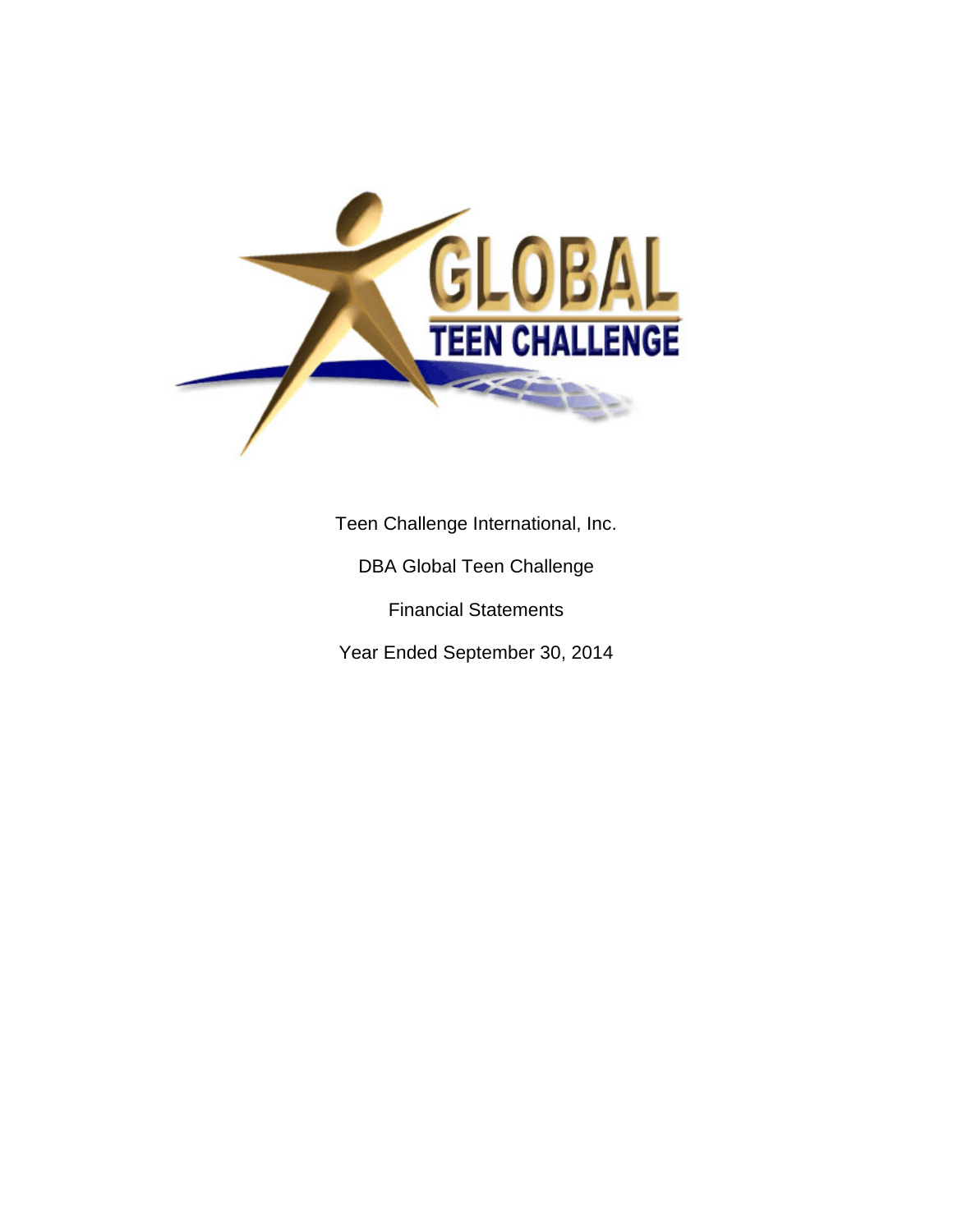## TEEN CHALLENGE INTERNATIONAL, INC. FOR THE YEAR ENDED SEPTEMBER 30, 2014

# TABLE OF CONTENTS

|                                        | <b>PAGE</b> |
|----------------------------------------|-------------|
| <b>Independent Auditor's Report</b>    |             |
| <b>Financial Statements</b>            |             |
| <b>Statement of Financial Position</b> | 2           |
| <b>Statement of Activities</b>         | 3           |
| <b>Statement of Cash Flows</b>         | 4           |
| Notes to the Financial Statements      | 5           |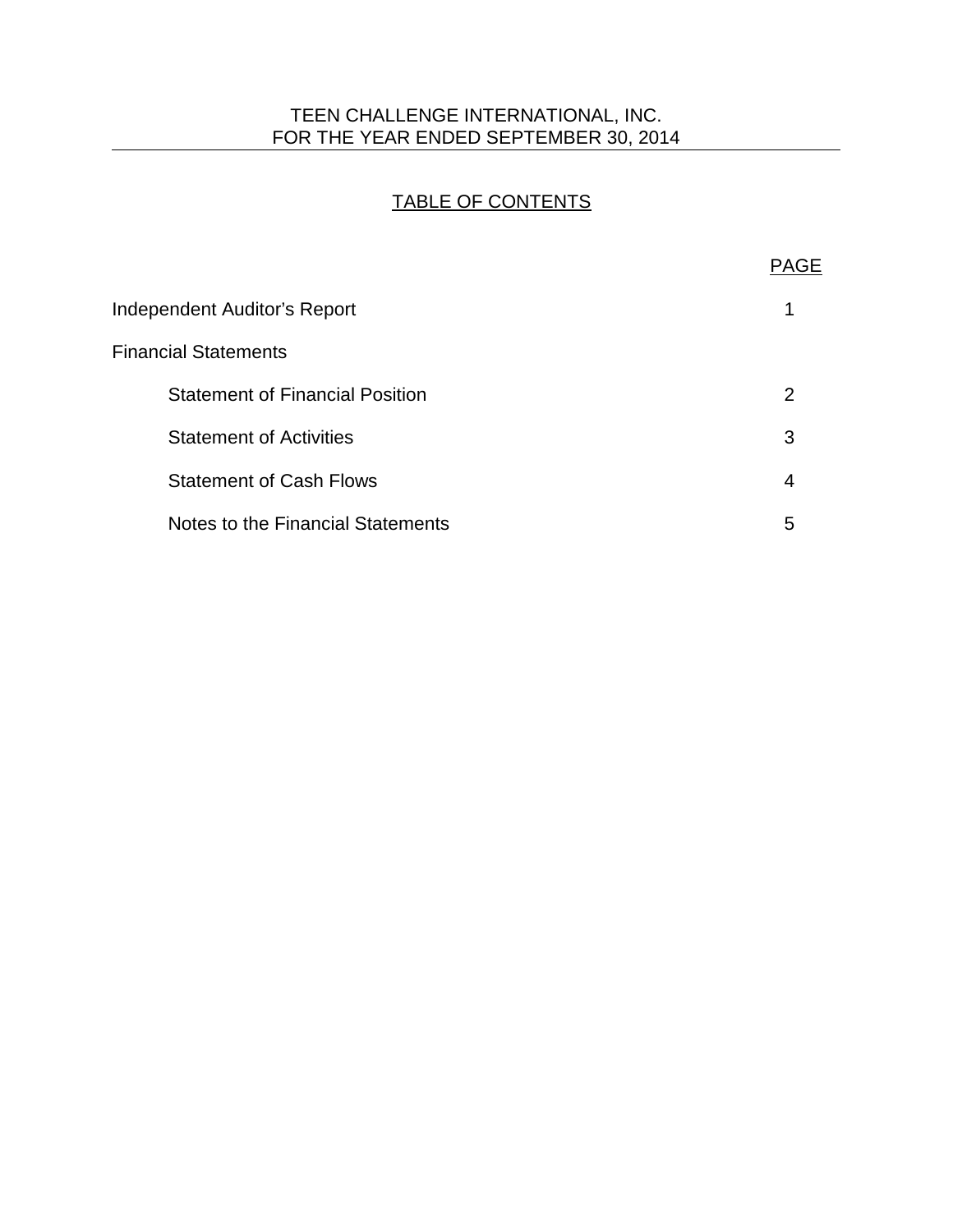ROBERT I. BEHAR, CPA/CFF, FCPA MARC A. REID, CPA KAREN D. MELTON, CPA DONALD E. BROWN, JR, CPA DENISE TAYLOR, CPA/CFF, CrFA, CDFA, MBA



2821 HARLEY COURT surrE 300 COLUMBUS, GEORGIA 31909

(706)576-4900 (888) 510-4900 FAX (706) 617-6907

April 1, 2015

#### INDEPENDENT AUDITOR'S REPORT

To the Board of Directors Teen Challenge International, Inc.

We have audited the accompanying financial statements of Teen Challenge International, Inc. (a nonprofit organization), which comprise the statement of financial position as of September 30, 2014, and the related statements of activities and cash flows for the year then ended, and the notes to the financial statements.

#### **Management's Responsibility for the Financial Statements**

Management is responsible for the preparation and fair presentation of these financial statements in accordance with accounting principles generally accepted in the United States of America; this includes the design, implementation, and maintenance of internal control relevant to the preparation and fair presentation of financial statements that are free from material misstatement, whether due to fraud or error.

#### **Auditor's Responsibility**

Our responsibility is to express an opinion on these financial statements based on our audit. We conducted our audit in accordance with auditing standards generally accepted in the United States of America. Those standards require that we plan and perform the audit to obtain reasonable assurance about whether the financial statements are free of material misstatement.

An audit involves performing procedures to obtain audit evidence about the amounts and disclosures in the financial statements. The procedures selected depend on the auditor's judgement, including the assessment of the risks of material misstatement of the financial statements, whether due to fraud or error. In making those risk assessments, the auditor considers internal control relevant to the entity's preparation and fair presentation of the financial statements in order to design audit procedures that are appropriate in the circumstances, but not for the purpose of expressing an opinion on the effectiveness of the entity's internal control. Accordingly, we express no such opinion. An audit also includes evaluating the appropriateness of accounting policies used and the reasonableness of significant accounting estimates made by management, as well as evaluating the overall presentation of the financial statements.

We believe that audit evidence we have obtained is sufficient and appropriate to provide a basis for our audit opinion.

#### **Opinion**

In our opinion, the financial statements referred to above present fairly, in all material respects, the financial position of Teen Challenge International, Inc. as of September 30, 2014, and the changes in its net assets and its cash flows for the year then ended in accordance with accounting principles generally accepted in the United States of America.

Behar, Beiol, Melfon, Brown & Taylor, CPAs

Behar, Reid, Melton, Brown & Taylor, CPAs

Columbus, Georgia

-1-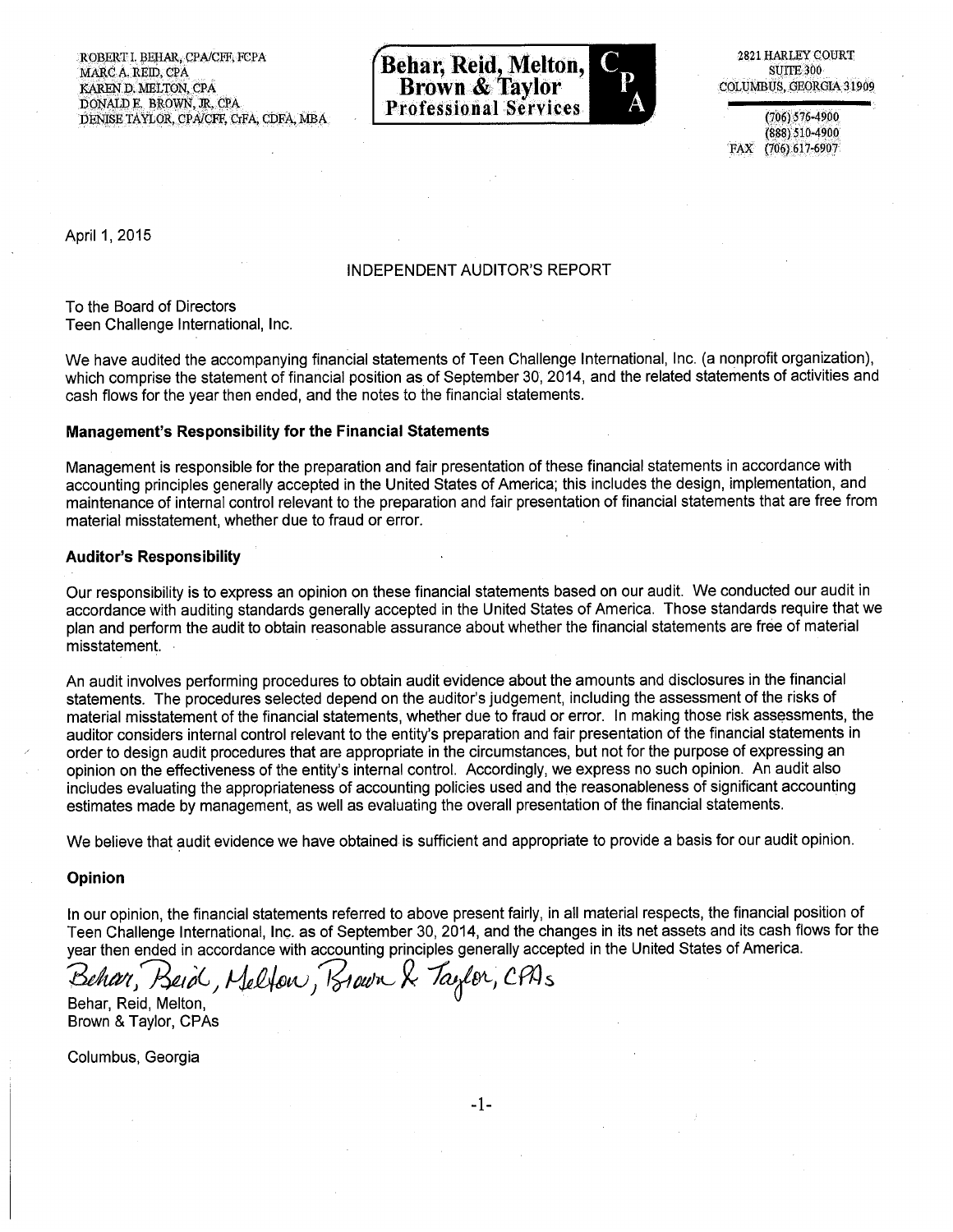## TEEN CHALLENGE INTERNATIONAL, INC. STATEMENT OF FINANCIAL POSITION SEPTEMBER 30, 2014

#### ASSETS

| <b>CURRENT ASSETS</b>                                            |    |           |
|------------------------------------------------------------------|----|-----------|
| Cash and Cash Equivalents                                        | \$ | 1,244,492 |
| <b>Accounts Receivable</b>                                       |    | 482       |
| Accounts Receivable, Affiliate                                   |    | 126,577   |
| <b>Prepaid Expenses</b>                                          |    | 4,093     |
| Inventory                                                        |    | 9,723     |
| <b>Total Current Assets</b>                                      |    | 1,385,367 |
| PROPERTY AND EQUIPMENT                                           |    |           |
| <b>Furniture</b>                                                 |    | 9,491     |
| Equipment                                                        |    | 21,442    |
| Vehicles                                                         |    | 24,954    |
| Total                                                            |    | 55,887    |
| Less: Accumulated Depreciation                                   |    | (24, 176) |
| Net Property and Equipment                                       |    | 31,711    |
|                                                                  |    |           |
| <b>OTHER ASSETS</b>                                              |    |           |
| Loans Receivable                                                 |    | 30,000    |
|                                                                  |    |           |
|                                                                  |    |           |
| <b>TOTAL ASSETS</b>                                              | \$ | 1,447,078 |
|                                                                  |    |           |
| <b>LIABILITIES AND NET ASSETS</b>                                |    |           |
|                                                                  |    |           |
| <b>CURRENT LIABILITIES</b>                                       |    |           |
| <b>Accrued Expenses</b>                                          | \$ | 149       |
| Note Payable, Line of Credit<br><b>Total Current Liabilities</b> |    | 199,000   |
|                                                                  |    | 199,149   |
| <b>NET ASSETS</b>                                                |    |           |
| Unrestricted                                                     |    | (98, 312) |
| <b>Temporarily restricted</b>                                    |    | 1,346,241 |
| <b>Total Net Assets</b>                                          |    | 1,247,929 |
| TOTAL LIABILITIES AND NET ASSETS                                 | S  | 1,447,078 |

The accompanying notes are an integral part of these financial statements.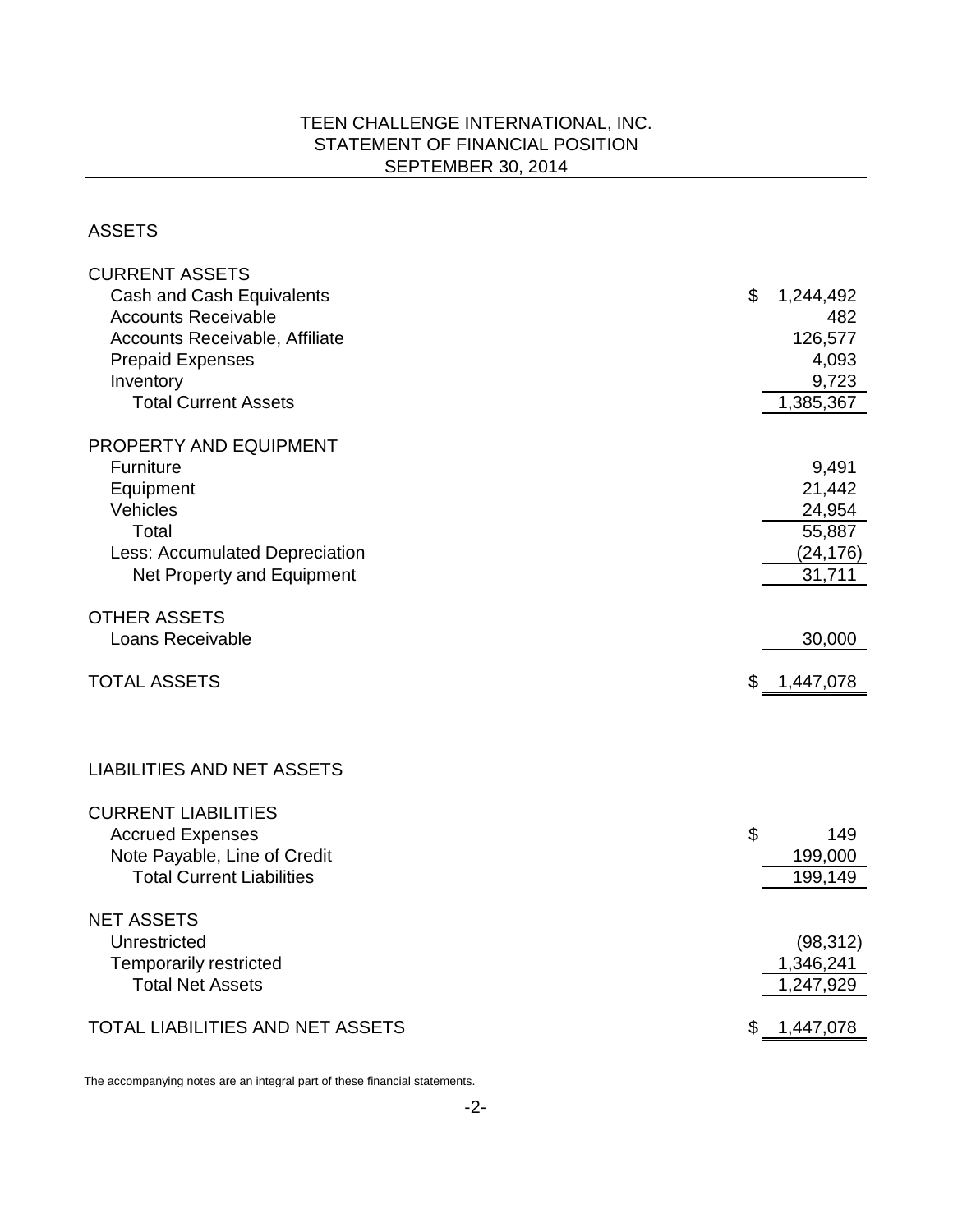## TEEN CHALLENGE INTERNATIONAL, INC. STATEMENT OF ACTIVITIES FOR THE YEAR ENDED SEPTEMBER 30, 2014

|                                           | Unrestricted    | Temporarily Permanently<br>Restricted | Restricted | Total     |
|-------------------------------------------|-----------------|---------------------------------------|------------|-----------|
| <b>SUPPORT AND REVENUE</b>                |                 |                                       |            |           |
|                                           | \$<br>2,669,991 | \$<br>3,005,846 \$                    | $-0 - $$   | 5,675,837 |
| Support                                   |                 |                                       |            |           |
| Revenue                                   |                 |                                       |            |           |
| Royalty Income                            | 7,961           | -0-                                   | $-0-$      | 7,961     |
| Book Sales, net of cost                   | 1,372           | -0-                                   | -0-        | 1,372     |
| <b>Investment Income</b>                  | 2,416           | -0-                                   | -0-        | 2,416     |
|                                           |                 |                                       |            |           |
| Net Assets Released from Restrictions:    |                 |                                       |            |           |
| <b>Satisfaction of Usage Restrictions</b> | 2,250,371       | (2,250,371)                           | -0-        | -0-       |
|                                           |                 |                                       |            |           |
| <b>TOTAL SUPPORT AND REVENUE</b>          | 4,932,111       | 755,475                               | -0-        | 5,687,586 |
|                                           |                 |                                       |            |           |
| <b>EXPENSES</b>                           |                 |                                       |            |           |
| <b>Program Service</b>                    | 4,512,051       | -0-                                   | -0-        | 4,512,051 |
| <b>Management and General</b>             | 81,349          | -0-                                   | -0-        | 81,349    |
| <b>Fund Raising</b>                       | 187,443         | -0-                                   | -0-        | 187,443   |
| <b>TOTAL EXPENSES</b>                     | 4,780,843       | -0-                                   | -0-        | 4,780,843 |
|                                           |                 |                                       |            |           |
| <b>CHANGE IN NET ASSETS</b>               | 151,268         | 755,475                               | -0-        | 906,743   |
|                                           |                 |                                       |            |           |
| NET ASSETS AT BEGINNING OF YEAR           | (249, 580)      | 590,766                               | -0-        | 341,186   |
| NET ASSETS AT END OF YEAR                 | (98,312) \$     | 1,346,241                             | \$         |           |
|                                           |                 |                                       | $-0 - $$   | 1,247,929 |

The accompanying notes are an integral part of these financial statements.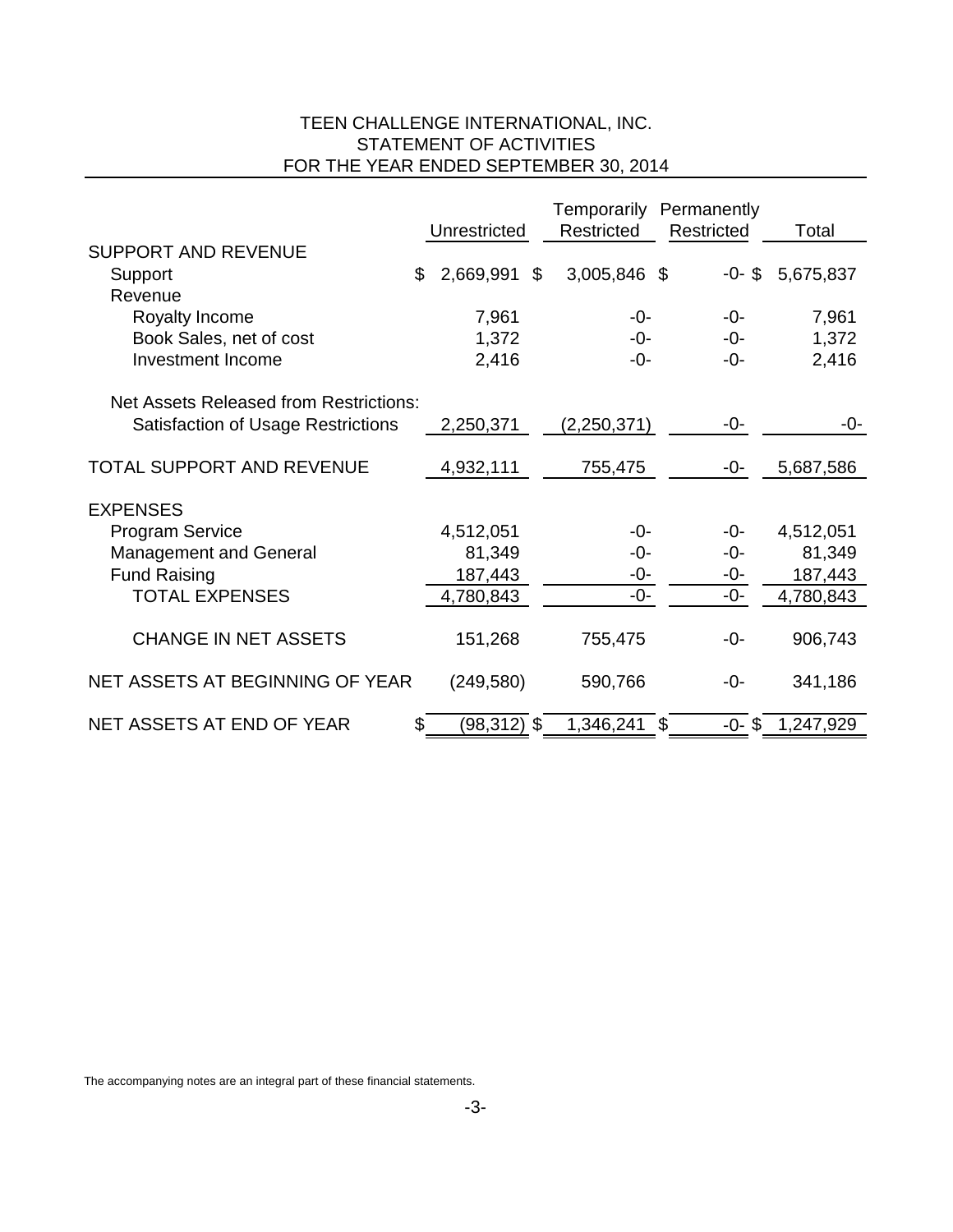## TEEN CHALLENGE INTERNATIONAL, INC. STATEMENT OF CASH FLOWS FOR THE YEAR ENDED SEPTEMBER 30, 2014

| CASH FLOWS FROM OPERATING ACTIVITIES                                               |                       |
|------------------------------------------------------------------------------------|-----------------------|
| Change in net assets                                                               | \$<br>906,743         |
| Adjustments to reconcile change in net assets to                                   |                       |
| net cash provided by operating activities:                                         |                       |
| Depreciation                                                                       | 1,608                 |
| Changes in operating assets & liabilities:                                         |                       |
| (Increase) Decrease in Accounts Receivable                                         | (121, 435)            |
| (Increase) Decrease in Prepaid Expenses                                            | 10,716                |
| (Increase) Decrease in Inventory                                                   | (4, 134)              |
| Increase (Decrease) in Accounts Payable                                            | (16, 345)             |
| Increase (Decrease) in Accrued Expenses                                            | (2,517)               |
| NET CASH PROVIDED BY OPERATING ACTIVITIES                                          | 774,636               |
| <b>CASH FLOWS FROM INVESTING ACTIVITIES</b>                                        |                       |
|                                                                                    |                       |
| Loans to Affiliated Organizations<br>Loan Repayments from Affiliated Organizations | (30,000)<br>10,000    |
| <b>Purchase of Vehicle</b>                                                         |                       |
| NET CASH USED BY INVESTING ACTIVITIES                                              | (24, 954)<br>(44,954) |
|                                                                                    |                       |
| <b>CASH FLOWS FROM FINANCING ACTIVITIES</b>                                        |                       |
| Repayment of Note Payable, Line of Credit                                          | (75,000)              |
| <b>NET CASH USED BY FINANCING ACTIVITIES</b>                                       | (75,000)              |
|                                                                                    |                       |
| INCREASE IN CASH AND CASH EQUIVALENTS                                              | 654,682               |
| CASH AND CASH EQUIVALENTS, BEGINNING OF YEAR                                       | 589,810               |
|                                                                                    |                       |
| CASH AND CASH EQUIVALENTS, END OF YEAR                                             | 1,244,492             |
|                                                                                    |                       |
| SUPPLEMENTAL DISCLOSURE OF CASH FLOW INFORMATION                                   |                       |
| Interest paid during the year                                                      | \$<br>10,430          |
| Income taxes paid during the year                                                  | \$<br>-ი-             |
|                                                                                    |                       |

The accompanying notes are an integral part of these financial statements.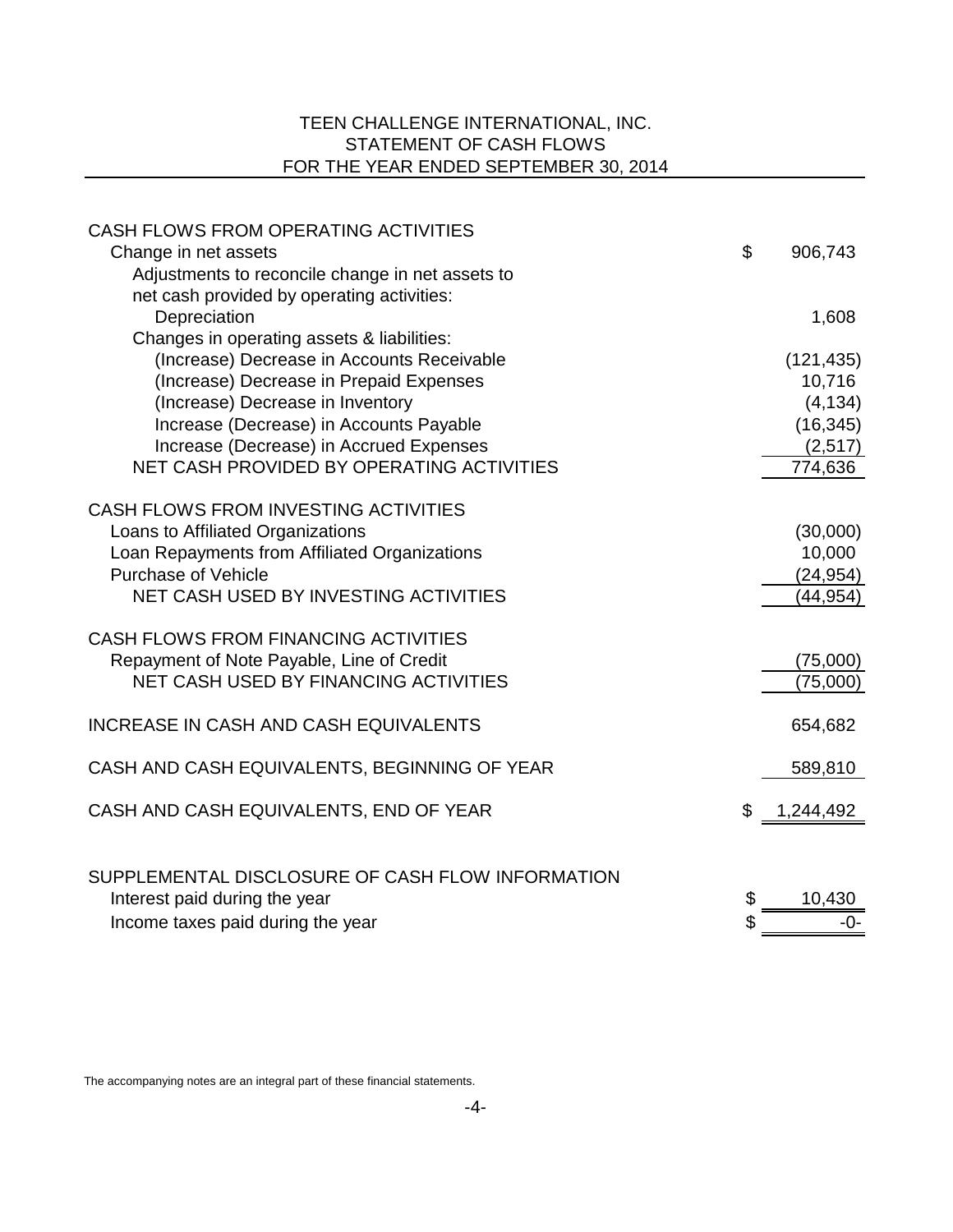## NOTE A - NATURE OF ACTIVITIES AND SIGNIFICANT ACCOUNTING POLICIES

### Nature of Activities

Teen Challenge International, Inc. (the "Organization"), also known as Global Teen Challenge, is a Florida nonprofit corporation established during March 1995. Its purpose is to receive and administer funds and operate exclusively for religious, charitable, scientific, literary, and educational purposes within the meaning of Section 501(c)(3) of the Internal Revenue Code. Among these purposes is pioneering new Teen Challenge Centers globally, training Teen Challenge workers, and promoting communication and fellowship between Teen Challenge Centers throughout the world. The purpose of Teen Challenge Centers can generally be described as follows, which is consistent with their mission statement:

To assist in the development and implementation of Teen Challenge programs worldwide.

The organization is committed to serving a wide variety of people in diverse cultural and economic settings who suffer emotional, spiritual, and physical needs that result from conditions beyond their personal control. Recognizing this diversity of conditions, the organization will respect the cultural and religious preferences of the peoples and countries it assists, and will never use religious persuasion or a profession of faith as a factor in distributing aid to needy people.

## Promises to Give

Contributions are recognized when the donor makes a promise to give to the Organization that is, in substance, unconditional. Contributions that are restricted by the donor are reported as increases in unrestricted net assets if the restrictions expire in the fiscal year in which the contributions are recognized. All other donor-restricted contributions are reported as increases in temporarily or permanently restricted net assets depending on the nature of the restrictions. When a restriction expires, temporarily restricted net assets are reclassified to unrestricted net assets. The organization uses the allowance method to determine uncollectible unconditional promises receivable. The allowance is based on management's analysis of specific promises made and no allowance was deemed necessary for the year ended September 30, 2014.

## Contributed Services

Contributed services are recognized if the services received (a) create or enhance nonfinancial assets or (b) require specialized skills that are provided by individuals possessing those skills and would typically need to be purchased if not provided by donation. Other volunteer services that do not meet these criteria are not recognized in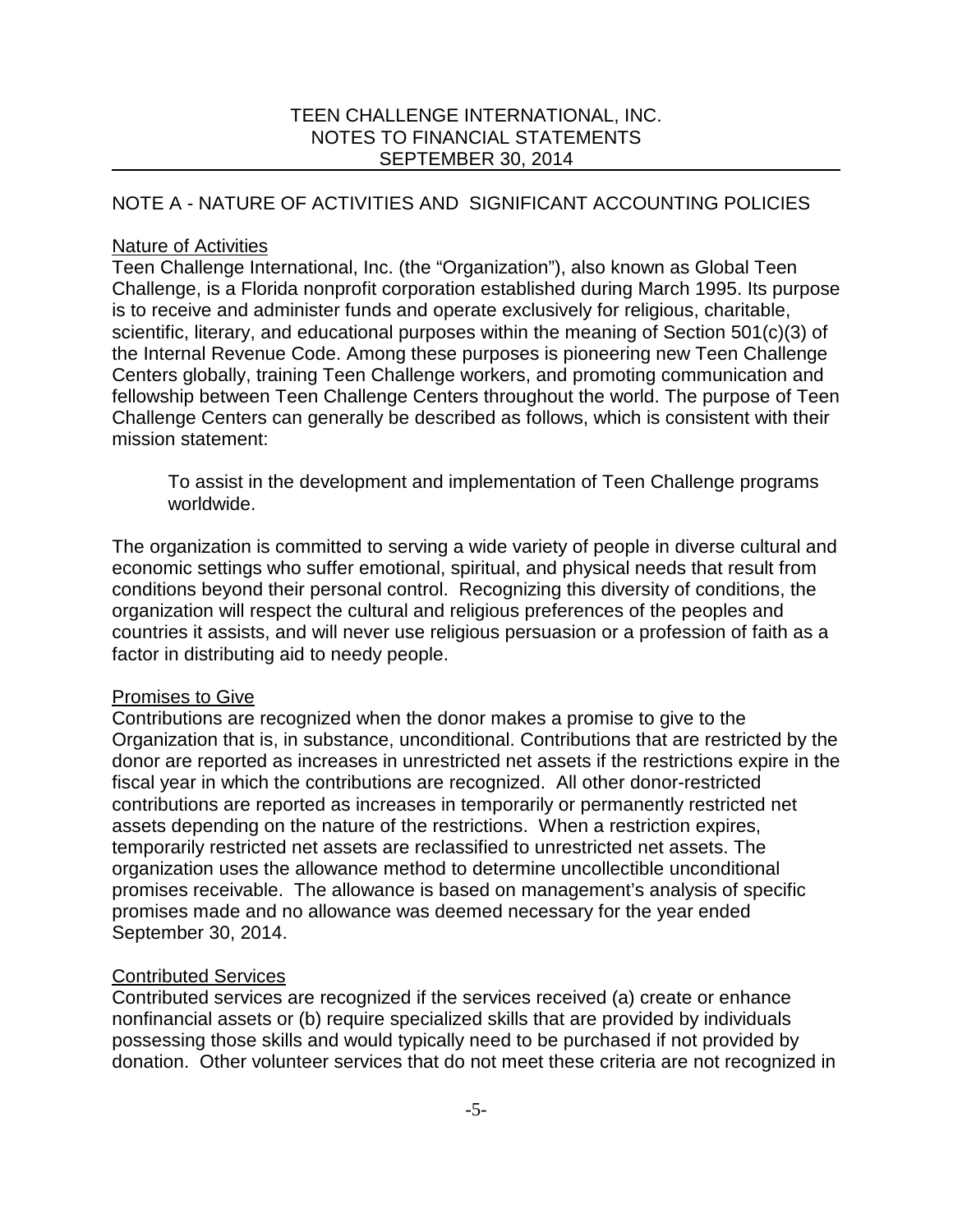the financial statements, as there is no objective basis of deriving their value. During the year ended September 30, 2014, contributed services received by the Organization that met this criteria totaled \$2,194,786, and have been recorded as part of "support" and "program expenses" in the accompanying statement of activities. The amount recorded as donated services is derived from the amounts paid by Assembly of God World Missions for each missionary's compensation, housing allowance, medical expenses, pension costs, insurance costs, travel expenses, and training expenses.

#### **Estimates**

The preparation of financial statements in conformity with generally accepted accounting principles requires management to make estimates and assumptions that affect certain reported amounts and disclosures. Accordingly, actual results could differ from those estimates.

### Income Taxes

Teen Challenge International, Inc. is exempt from federal income taxes under section 501(c)(3) of the Internal Revenue Code and therefore has made no provision for federal income taxes in the accompanying financial statements. In addition, Teen Challenge International, Inc. has been determined by the Internal Revenue Service not to be a "private foundation" within the meaning of Section 509(a) of the Internal Revenue Code.

#### Financial Statement Presentation

The Organization is required to report information regarding its financial position and activities according to three classes of net assets: unrestricted net assets, temporarily restricted net assets, and permanently restricted net assets.

#### Donated Property

The Organization recognizes donations of real and personal property at their estimated fair values. The Organization receives assistance in the form of rent free usage of facilities. This rent free usage totaled \$94,500 during the year ended September 30, 2014, and has been recorded as part of "support" and "program expenses" in the accompanying statement of activities.

#### Cash and Cash Equivalents

For purposes of the statement of cash flows, the Organization considers all highly liquid investments available for current use with an initial maturity of three months or less to be cash equivalents. At September 30, 2014 there were \$945,835 in investments that are not FDIC or SIPC insured.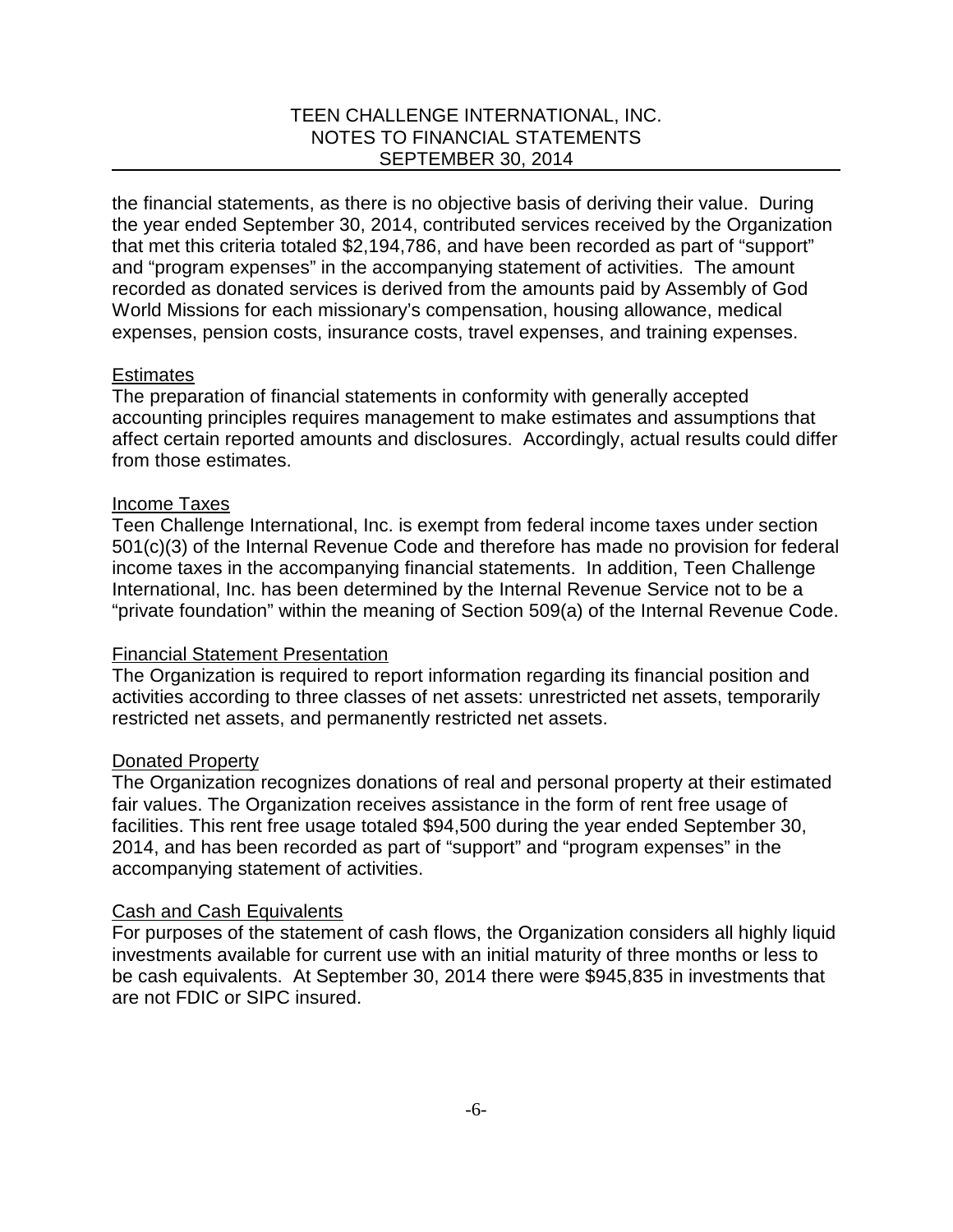### Inventory

Inventory is recorded at cost and consists of books held for resale.

### Fair Value of Financial Instruments:

The fair value of financial instruments is determined by reference to various market data and other valuation techniques, as appropriate. The Organization believes that the fair value of financial instruments, including cash and cash equivalents, accounts and notes receivable, notes payable and accounts payable and accrued liabilities, approximates their recorded value due primarily to the short-term nature of their maturities.

### Property and Equipment

It is the Organization's policy to capitalize property and equipment over \$500. Lesser amounts are expensed. Purchased property and equipment is capitalized at cost. Donations of property and equipment are recorded as contributions at their estimated fair value. Such donations are reported as unrestricted contributions unless the donor has restricted the donated asset to a specific purpose. Assets donated with explicit restrictions regarding their use and contributions of cash that must be used to acquire property and equipment are reported as restricted contributions. Absent donor stipulations regarding how long those donated assets must be maintained, the Organization reports expirations of donor restrictions when the donated or acquired assets are placed in service as instructed by the donor. The Organization reclassifies temporarily restricted net assets to unrestricted net assets at that time. Property and equipment are depreciated using the straight-line method.

#### Functional Allocation of Expenses

The costs of providing the various programs and other activities have been summarized on a functional basis in the statement of activities. Accordingly, certain costs have been allocated among the programs and supporting services benefitted.

## NOTE B - RELATED PARTY TRANSACTIONS

The Organization's president currently serves as the president of the Teen Challenge of Florida, Inc. ("TCF"). During the year ended September 30, 2014, the Organization made payments of \$84,359 to TCF for reimbursements of expenses and payment for services, and payments of \$671,322 were made to TCF to carry out their ministry activities.

The Organization received rent free usage of its facilities from TCF during the year ended September 30, 2014 with a fair market value of \$94,500.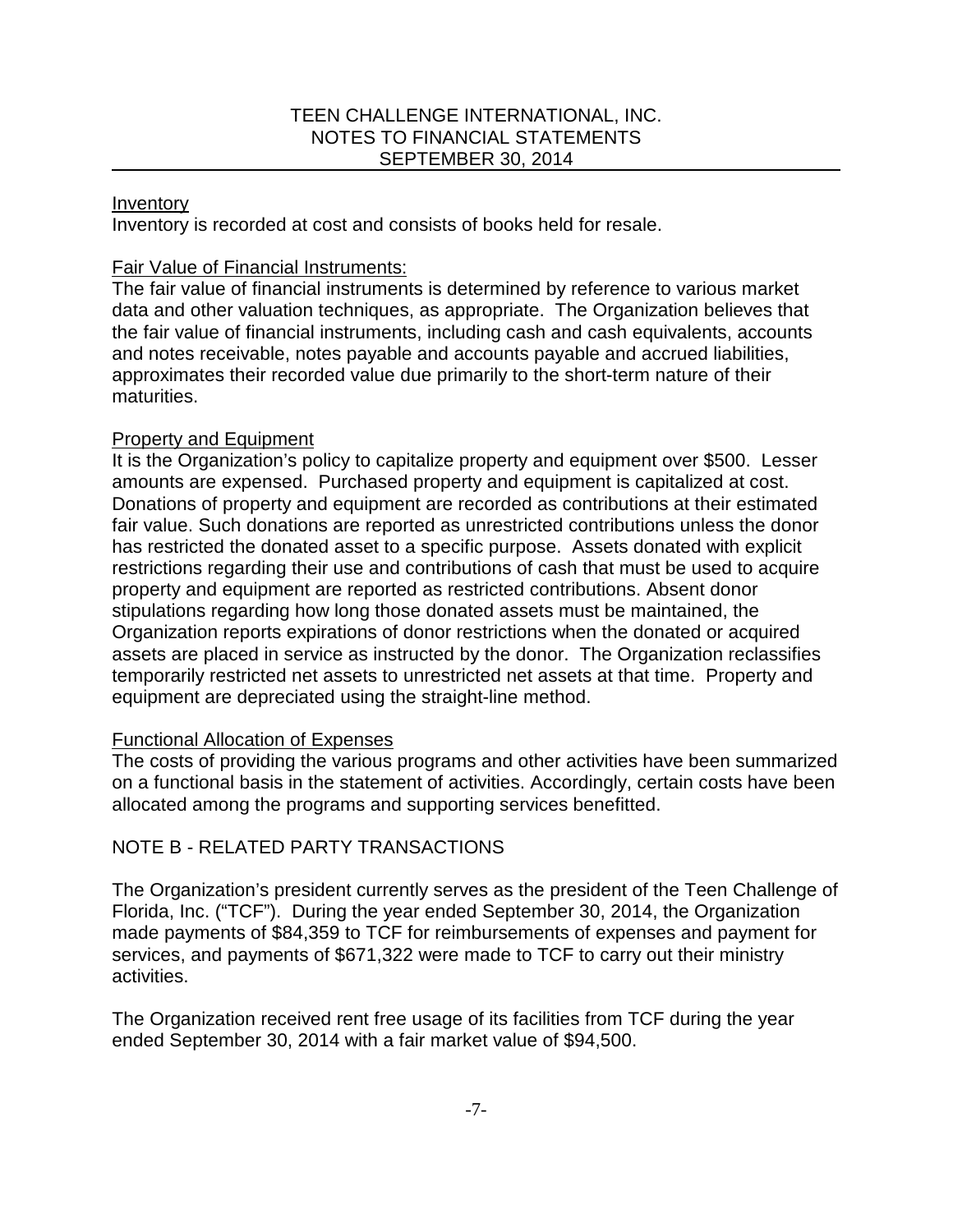Accounts receivable, affiliate is due from Assembly of God World Missions for donations received for the Organization less expenses paid on behalf of the Organization. This is a non-interest bearing receivable and repayment is anticipated currently.

The loans receivable are due from Novoe Nachalo, a Teen Challenge center in Kyrgystan. These are interest bearing loans receivable that have a defined repayment schedule starting in 2015. (See Note F)

The Organization created two separate entities to begin operations later in 2015, Global Teen Challenge Business Solutions, Inc. (a nonprofit organization) and GTC Solutions Powered by ByoPlanet International, Inc. (a for-profit corporation).

### NOTE C - CONCENTRATIONS

The Organization receives contributions from a major contributor, the Assemblies of God ("AG"), and other ministries affiliated with AG ("AG Affiliates"). During the year ended September 30, 2014, the Organization received \$52,800 and \$309,166 in donations from AG and AG Affiliates, respectively. The Organization also has an agreement with AG whereby the Organization makes contributions to AG equal to 5% of donations received by the Organization from AG Affiliates. During the year ended September 30, 2014, the Organization made contributions totaling \$5,825 to AG.

During the year ended September 30, 2014, the Organization received contributions totaling \$401,330 from other Teen Challenge organizations.

NOTE D - LINE OF CREDIT

The Organization has a \$300,000 unsecured bank line of credit expiring September 18, 2015. Interest is payable monthly and accrues at the bank's prime rate plus 1%. The balance as of September 30, 2014 is \$199,000.

#### NOTE E - COMPENSATED ABSENCES

The employees of the Organization are entitled to paid holiday, vacation, and sick days, depending on job status, length of service, and other factors. It is impractical to estimate the amount of compensation for future absences and, accordingly, no liability has been reported in the accompanying financial statements. The policy is to recognize the cost of compensated absences when actually paid to employees.